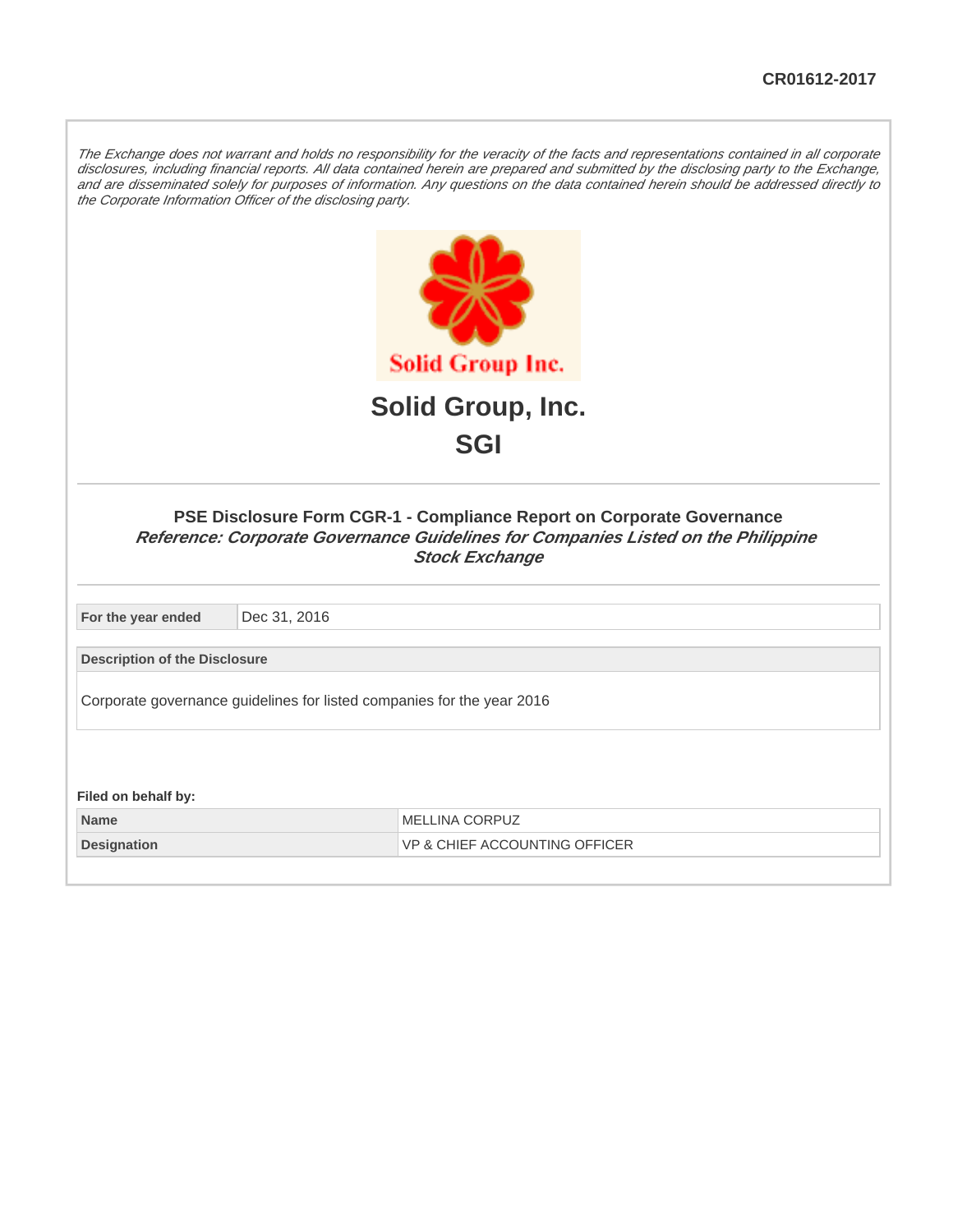

## THE PHILIPPINE STOCK EXCHANGE, INC. Corporate Governance Guidelines for Listed Companies Disclosure Template for the Year 2016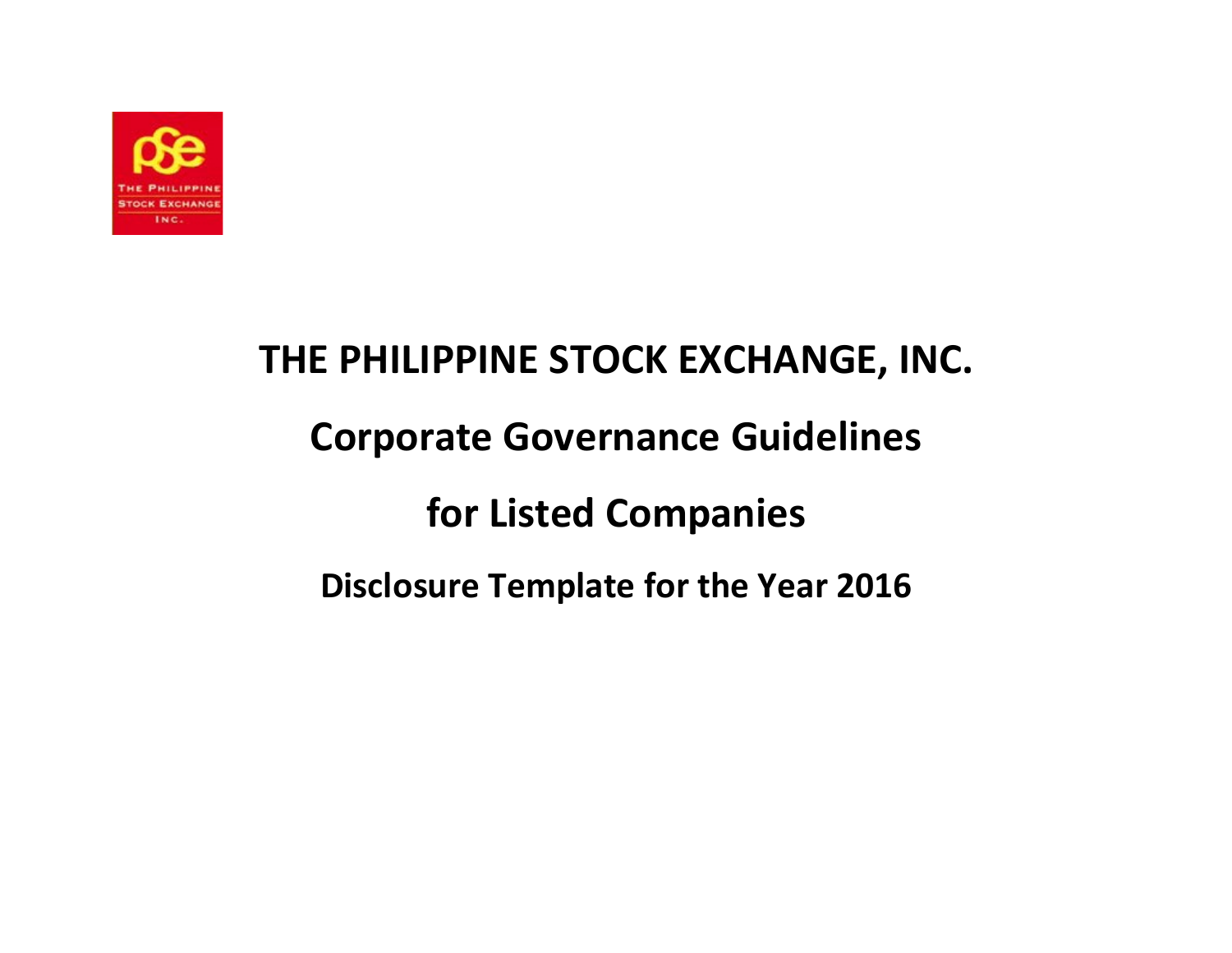CORPORATE GOVERNANCE GUIDELINES: DISCLOSURE SURVEY **Annual State of Active Contract Contract** 20, 2017 SOLID GROUP INC.

|                                                                                                              | <b>APPLY</b>             | <b>EXPLAIN</b>                                                                                                                                                          |
|--------------------------------------------------------------------------------------------------------------|--------------------------|-------------------------------------------------------------------------------------------------------------------------------------------------------------------------|
| <b>Guideline No. 1:</b>                                                                                      |                          |                                                                                                                                                                         |
| DEVELOPS AND EXECUTES A SOUND BUSINESS STRATEGY                                                              |                          |                                                                                                                                                                         |
| 1.1 Have a clearly defined vision, mission and core values.                                                  | <b>YES</b>               |                                                                                                                                                                         |
| 1.2 Have a well developed business strategy                                                                  | <b>YES</b>               |                                                                                                                                                                         |
| 1.3 Have a strategy execution process that facilitates effective performance management,                     |                          |                                                                                                                                                                         |
| and is attuned to the company's business environment, management style and culture.                          | <b>YES</b>               |                                                                                                                                                                         |
| 1.4 Have its board continually engaged in discussions of strategic business issues.                          | <b>YES</b>               |                                                                                                                                                                         |
| <b>Guideline No. 2:</b>                                                                                      |                          |                                                                                                                                                                         |
| ESTABLISHES A WELL-STRUCTURED AND FUNCTIONING BOARD                                                          |                          |                                                                                                                                                                         |
| 2.1 Have a board composed of directors of proven competence and integrity.                                   | <b>YES</b>               |                                                                                                                                                                         |
| 2.2 Be lead by a chairman who shall ensure that the board functions in an effective and                      |                          |                                                                                                                                                                         |
| collegial manner.                                                                                            | <b>YES</b>               |                                                                                                                                                                         |
| 2.3 Have at least three (3) of thirty percent (30%) of its directors as independent directors.               | <b>NO</b>                | The Company has 2 independent directors<br>and complies with the Revised Code on<br>Corporate Governance in accordance with<br>SEC Memorandum Circular No. 6, Series of |
|                                                                                                              |                          | 2009.                                                                                                                                                                   |
| 2.4 Have in place written manuals, guidelines and issuances that outline procedures and                      |                          |                                                                                                                                                                         |
| processes.                                                                                                   | <b>YES</b><br><b>YES</b> |                                                                                                                                                                         |
| 2.5 Have Audit, Risk, Governance and Nomination & Election Committees of the board.                          |                          |                                                                                                                                                                         |
| 2.6 Have its Chairman and CEO positions held separately by individuals who are not related to<br>each other. | <b>NO</b>                | The positions of Chairman and CEO are<br>held separately but they are related to each<br>other.                                                                         |
| 2.7 Have a director nomination and election process that ensures that all shareholders are                   |                          |                                                                                                                                                                         |
| given the opportunity to nominate and elect directors individually based on the number of<br>shares voted.   | <b>YES</b>               |                                                                                                                                                                         |
| 2.8 Have in place a formal board and director development program.                                           | <b>YES</b>               |                                                                                                                                                                         |
| 2.9 Have a corporate secretary.                                                                              | <b>YES</b>               |                                                                                                                                                                         |
| 2.10 Have no shareholder agreements, by-laws provisions, or other arrangements that                          |                          |                                                                                                                                                                         |
| constraints the directors' ability to vote independently.                                                    | <b>YES</b>               |                                                                                                                                                                         |
|                                                                                                              |                          |                                                                                                                                                                         |
|                                                                                                              |                          |                                                                                                                                                                         |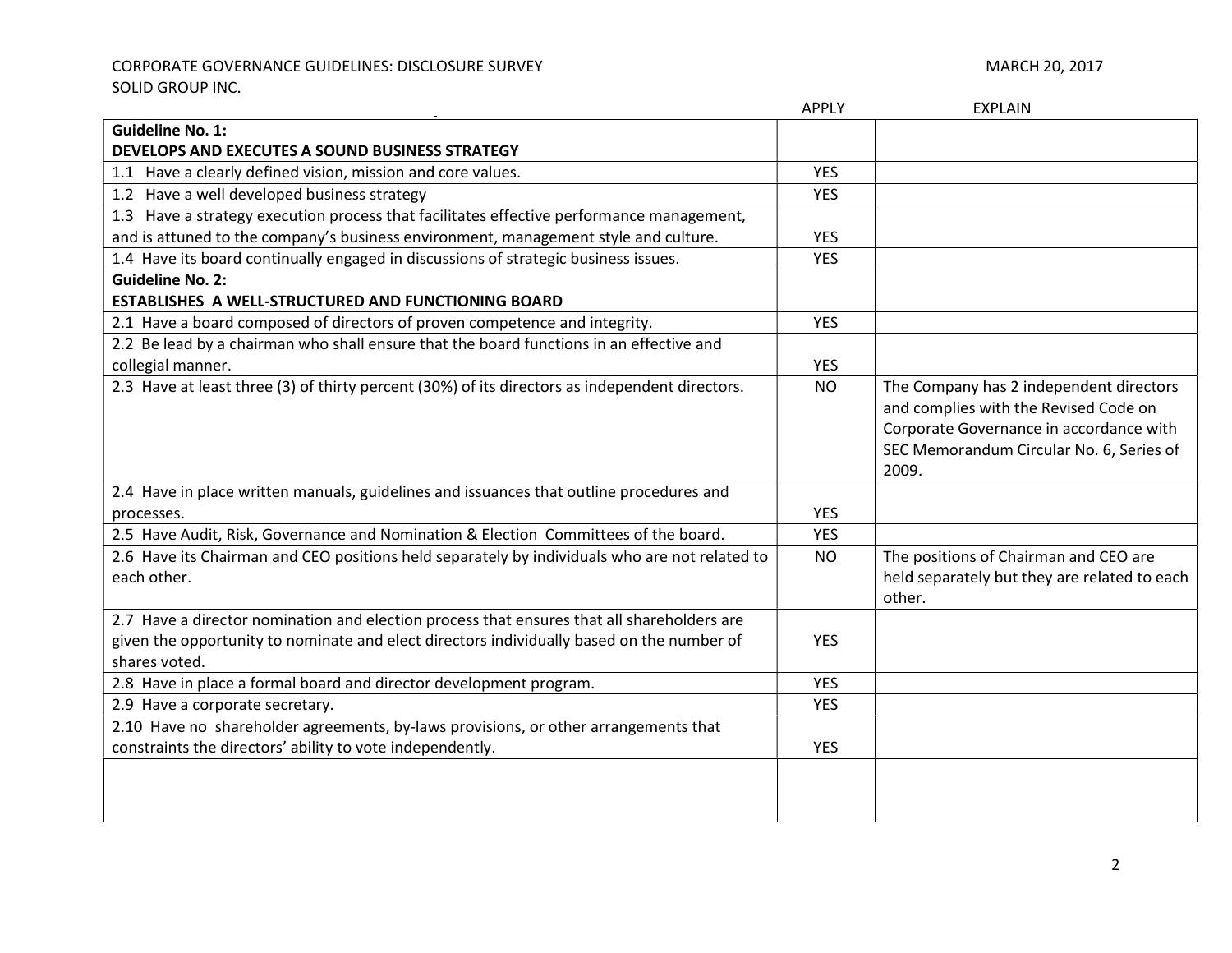## CORPORATE GOVERNANCE GUIDELINES: DISCLOSURE SURVEY **Annual State of Active Contract Contract** March 20, 2017 SOLID GROUP INC.

|                                                                                              | <b>APPLY</b> | <b>EXPLAIN</b> |
|----------------------------------------------------------------------------------------------|--------------|----------------|
| <b>Guideline No. 3:</b>                                                                      |              |                |
| <b>MAINTAINS A ROBUST INTERNAL AUDIT AND CONTROL SYSTEM</b>                                  |              |                |
| 3.1 Establish the internal audit function as a separate unit in the company which would be   | <b>YES</b>   |                |
| overseen at the Board level.                                                                 |              |                |
| 3.2 Have a comprehensive enterprise-wide compliance program that is annually reviewed.       | <b>YES</b>   |                |
| 3.3 institutionalize quality service programs for the internal audit function.               | <b>YES</b>   |                |
| 3.4 Have in place a mechanism that allows employees, suppliers and other stakeholders to     |              |                |
| raise valid questions.                                                                       | <b>YES</b>   |                |
| 3.5 Have the Chief Executive Officer and Chief Audit Executive attest in writing, at least   |              |                |
| annually, that a sound internal audit, control and compliance system is in place and working | <b>YES</b>   |                |
| effectively.                                                                                 |              |                |
| <b>Guideline No. 4:</b>                                                                      |              |                |
| RECOGNIZES AND MANAGES ITS ENTERPRISE RISKS                                                  |              |                |
| 4.1 Have its board oversee the company's risk management function.                           | <b>YES</b>   |                |
| 4.2 Have a formal risk management policy that guides the company's risk management and       | <b>YES</b>   |                |
| compliance processes and procedures.                                                         |              |                |
| 4.3 Design and undertake its Enterprise Risk Management (ERM) activities on the basis of, or | <b>YES</b>   |                |
| in accordance with, internationally recognized frameworks such as but not limited to COSO,   |              |                |
| (The Committee of Sponsoring Organizations of the Treadway Commission) I or II.              |              |                |
| 4.4 Have a unit at the management level, headed by a Risk Management Officer (RMO).          | <b>YES</b>   |                |
| 4.5 Disclose sufficient information about its risk management procedures and processes as    |              |                |
| well as the key risks the company is currently facing including how these are being managed. | <b>YES</b>   |                |
| 4.6 Seek external technical support in risk management when such competence is not           |              |                |
| available internally.                                                                        | <b>YES</b>   |                |
| <b>Guideline No. 5:</b>                                                                      |              |                |
| <b>ENSURES THE INTEGRITY OF FINANCIAL REPORTS AS WELL AS ITS EXTERNAL AUDITING</b>           |              |                |
| <b>FUNCTIONS</b>                                                                             |              |                |
| 5.1 Have the board Audit Committee approve all non-audit services conducted by the           |              |                |
| external auditor. The Committee should ensure that the non-audit fees do not outweigh the    | <b>YES</b>   |                |
| fees earned from the external audit.                                                         |              |                |
| 5.2 Ensure that the external auditor is credible, competent, and should have the ability to  |              |                |
| understand complex related party transactions, its counterparties, and valuations of such    | <b>YES</b>   |                |
| transactions.                                                                                |              |                |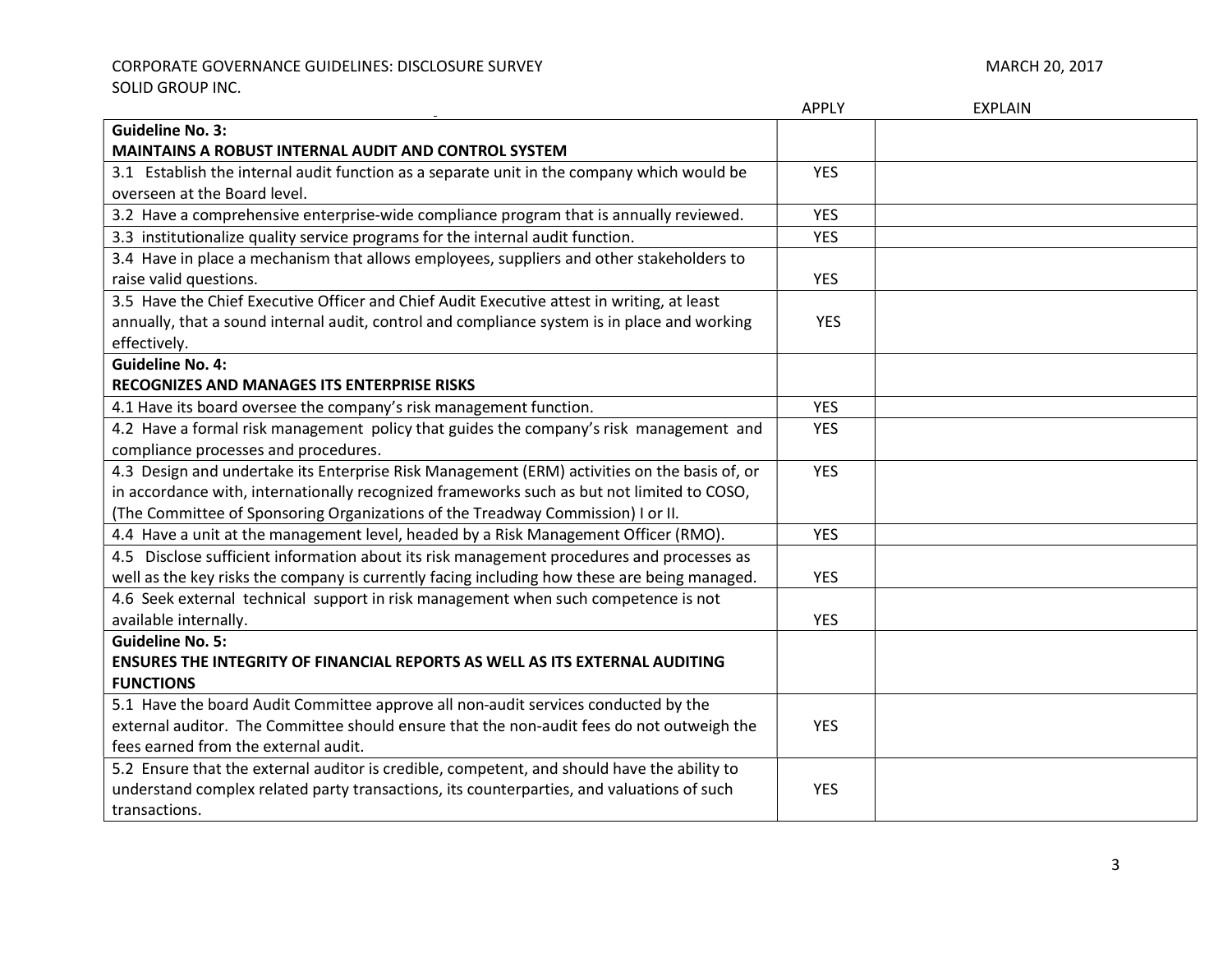## CORPORATE GOVERNANCE GUIDELINES: DISCLOSURE SURVEY **Annual State of Active Contract Contract** 20, 2017 SOLID GROUP INC.

|                                                                                                                                                                                                                                                                               | <b>APPLY</b> | <b>EXPLAIN</b>                                                                                                                                                                                          |
|-------------------------------------------------------------------------------------------------------------------------------------------------------------------------------------------------------------------------------------------------------------------------------|--------------|---------------------------------------------------------------------------------------------------------------------------------------------------------------------------------------------------------|
| 5.3 Ensure that the external auditor has adequate quality control procedures.                                                                                                                                                                                                 | <b>YES</b>   |                                                                                                                                                                                                         |
| 5.4 Disclose relevant information on the external auditors.                                                                                                                                                                                                                   | <b>YES</b>   |                                                                                                                                                                                                         |
| 5.5 Ensures that the external audit firm is selected on the basis of a fair and transparent                                                                                                                                                                                   |              |                                                                                                                                                                                                         |
| tender process.                                                                                                                                                                                                                                                               | <b>YES</b>   |                                                                                                                                                                                                         |
| 5.6 Have its audit committee conduct regular meetings and dialogues with the external audit<br>team without anyone from management present.                                                                                                                                   | <b>NO</b>    | Audit Committee and/or the external<br>auditors can call a meeting without the<br>presence of the audit committee members<br>who are also part of management at any<br>time should the situation arise. |
| 5.7 Have the financial reports attested to by the Chief Executive Officer and Chief Financial                                                                                                                                                                                 |              |                                                                                                                                                                                                         |
| Officer.                                                                                                                                                                                                                                                                      | <b>YES</b>   |                                                                                                                                                                                                         |
| 5.8 Have a policy of rotating the lead audit partner every five years.                                                                                                                                                                                                        | <b>YES</b>   |                                                                                                                                                                                                         |
| <b>Guideline No. 6:</b><br>RESPECTS AND PROTECTS THE RIGHTS OF ITS SHAREHOLDERS, PARTICULARLY THOSE THAT<br>BELONG TO THE MINORITY OR NON-CONTROLLING GROUP                                                                                                                   |              |                                                                                                                                                                                                         |
| 6.1 Adopt the principle of "one share, one vote."                                                                                                                                                                                                                             | <b>YES</b>   |                                                                                                                                                                                                         |
| 6.2 Ensure that all shareholders of the same class are treated equally with respect to voting<br>rights, subscription rights and transfer rights.                                                                                                                             | <b>YES</b>   |                                                                                                                                                                                                         |
| 6.3 Have an effective, secure and efficient voting system.                                                                                                                                                                                                                    | <b>YES</b>   |                                                                                                                                                                                                         |
| 6.4 Have effective shareholder voting mechanisms such as supermajority or "majority of<br>minority" requirements to protect minority shareholders against actions of controlling<br>shareholders.                                                                             | <b>YES</b>   |                                                                                                                                                                                                         |
| 6.5 Provide all shareholders with the notice and agenda of the annual general meeting (AGM)<br>at least thirty (30) days before a regular meeting and twenty (20) days before a special<br>meeting.                                                                           | <b>NO</b>    | Notice and agenda of the AGM were sent<br>out not later than 15 business days prior to<br>the AGM as required by SEC rules.                                                                             |
| 6.6 Allow shareholders to call a special shareholder meeting, submit a proposal for<br>consideration at the AGM or the special meeting, and ensure the attendance of the external<br>auditor and other relevant individuals to answer shareholder questions in such meetings. | <b>YES</b>   |                                                                                                                                                                                                         |
| 6.7 Ensure that all relevant questions during the AGM are answered.                                                                                                                                                                                                           | <b>YES</b>   |                                                                                                                                                                                                         |
| 6.8 Have clearly articulated and enforceable policies with respect to treatment of minority<br>shareholders.                                                                                                                                                                  | <b>YES</b>   |                                                                                                                                                                                                         |
| 6.9 Avoid anti-takeover measures or similar devices that may entrench management or the<br>existing controlling shareholder group.                                                                                                                                            | <b>YES</b>   |                                                                                                                                                                                                         |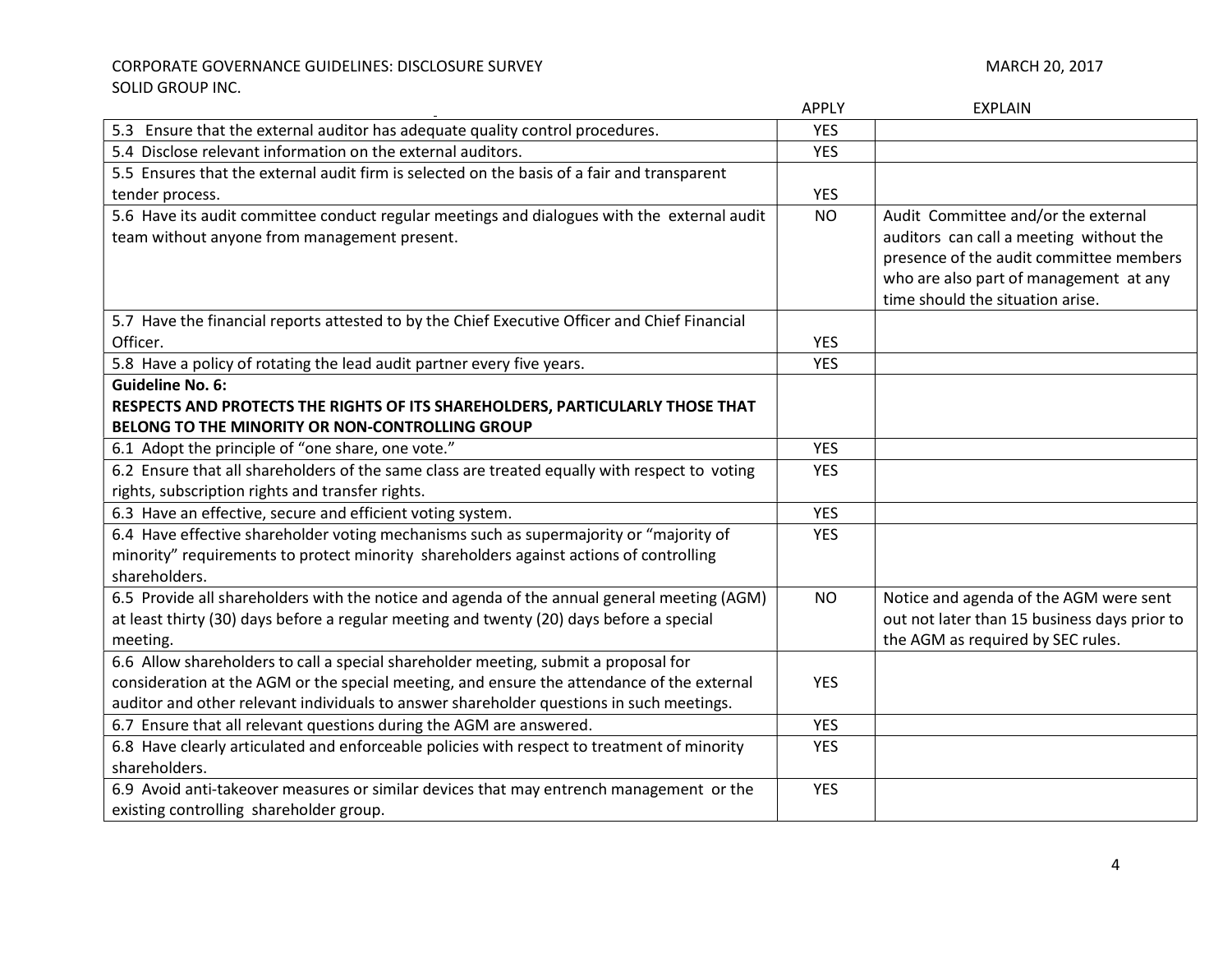|                                                                                                                           | <b>APPLY</b> | <b>EXPLAIN</b>                                                                                               |
|---------------------------------------------------------------------------------------------------------------------------|--------------|--------------------------------------------------------------------------------------------------------------|
| 6.10 Provide all shareholders with accurate and timely information regarding the number of                                | <b>YES</b>   |                                                                                                              |
| shares of all classes held by controlling shareholders and their affiliates.                                              |              |                                                                                                              |
| 6.11 Have a communication strategy to promote effective communication with shareholders.                                  | <b>YES</b>   |                                                                                                              |
| 6.12 Have at least thirty percent (30%) public float to increase liquidity in the market.                                 | <b>NO</b>    | Public ownership is 21.74% as of December<br>31, 2016, higher than 10% required<br>minimum public ownership. |
| 6.13 Have a transparent dividend policy.                                                                                  | <b>YES</b>   |                                                                                                              |
| <b>Guideline No. 7:</b><br>ADOPTS AND IMPLEMENTS AN INTERNATIONALLY-ACCEPTED DISCLOSURE AND<br><b>TRANSPARENCY REGIME</b> |              |                                                                                                              |
| 7.1 Have written policies and procedures designed to ensure compliance with the PSE and                                   |              |                                                                                                              |
| SEC disclosure rules, as well as other disclosure requirements under existing laws and                                    | <b>YES</b>   |                                                                                                              |
| regulations.                                                                                                              |              |                                                                                                              |
| 7.2 Disclose the existence, justification, and details on shareholders agreements, voting trust                           |              |                                                                                                              |
| agreements, confidentiality agreements, and such other agreements that may impact on the                                  | <b>YES</b>   |                                                                                                              |
| control, ownership, and strategic direction of the company.                                                               |              |                                                                                                              |
| 7.3 Disclose its director and executive compensation policy.                                                              | <b>YES</b>   |                                                                                                              |
| 7.4 Disclose names of groups or individuals who hold 5% or more ownership interest in the                                 |              |                                                                                                              |
| company, significant cross-shareholding relationship and cross guarantees, as well as the                                 | <b>YES</b>   |                                                                                                              |
| nature of the company's other companies if it belongs to a corporate group.                                               |              |                                                                                                              |
| 7.5 Disclose annual and quarterly consolidated reports, cash flow statements and special                                  |              | The Company submits its reports within the                                                                   |
| audit revisions. Consolidated financial statements shall published within 90 days from the                                |              | SEC prescribed reporting period of 105 days                                                                  |
| end of the financial year, while interim reports shall be published within 45 days from the end                           | <b>NO</b>    | for annual consolidated audited FS and 45                                                                    |
| of the reporting period.                                                                                                  |              | days for interim reports.                                                                                    |
| 7.6 Disclose to shareholders and the Exchange any changes to its corporate governance                                     |              |                                                                                                              |
| manual and practices, and the extent to which such practices conform to the SEC and PSE CG                                | <b>YES</b>   |                                                                                                              |
| Guidelines.                                                                                                               |              |                                                                                                              |
| 7.7 Publish and / or deliver to its shareholders in a timely fashion all information and                                  |              |                                                                                                              |
| materials relevant to corporate actions that require shareholder approval.                                                | <b>YES</b>   |                                                                                                              |
| 7.8 Disclose the trading of the corporation's shares by directors, officers (or persons                                   |              |                                                                                                              |
| performing similar functions) and controlling shareholders. This shall include the disclosure of                          | <b>YES</b>   |                                                                                                              |
| the company's purchase of its shares form the market. (e.g. share buy-back program).                                      |              |                                                                                                              |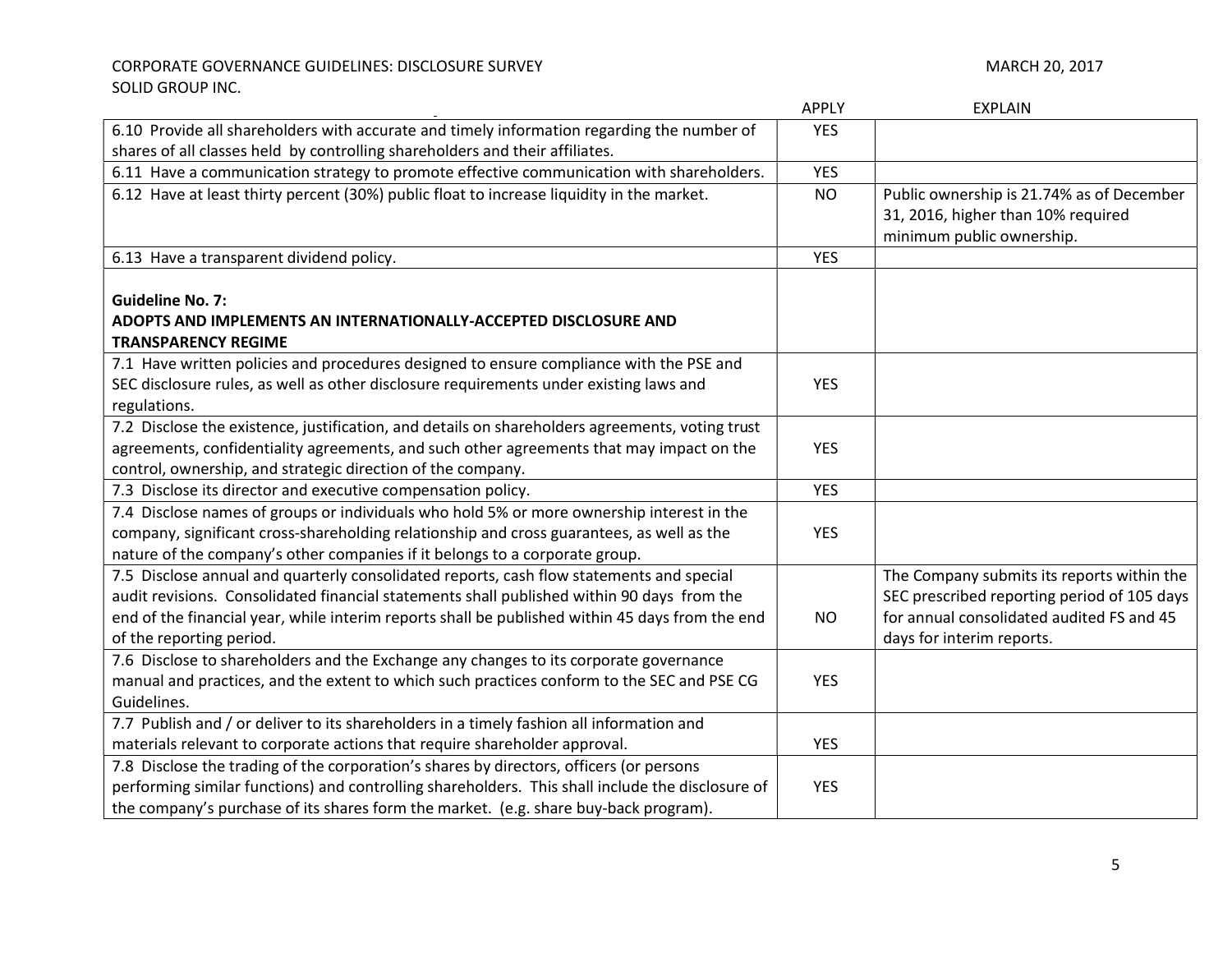|                                                                                                | <b>APPLY</b> | <b>EXPLAIN</b>                          |
|------------------------------------------------------------------------------------------------|--------------|-----------------------------------------|
| 7.9 Disclose in its annual report the principal risks to minority shareholders associated with |              |                                         |
| the identity of the company's controlling shareholders; the degree of ownership                | <b>YES</b>   |                                         |
| concentration; cross-holdings among company affiliates; and any imbalances between the         |              |                                         |
| controlling shareholders' voting power and overall equity position in the company.             |              |                                         |
| <b>Guideline No. 8</b>                                                                         |              |                                         |
| RESPECTS AND PROTECTS THE RIGHTS AND INTERESTS OF EMPLOYEES, COMMUNITY,                        |              |                                         |
| <b>ENVIRONMENT, AND OTHER STAKEHOLDERS</b>                                                     |              |                                         |
| 8.1 Establish and disclose a clear policy statement that articulates the company's recognition |              |                                         |
| and protection of the rights and interests of key stakeholders specifically its employees,     | <b>YES</b>   |                                         |
| suppliers and customers, creditors, as well the community, environment and other key           |              |                                         |
| stakeholder groups.                                                                            |              |                                         |
| 8.2 Have in place a workplace development program.                                             | <b>YES</b>   |                                         |
| 8.3 Have in place a merit-based performance incentive mechanism such as employee stock         |              |                                         |
| option plan (ESOP) or any such scheme that awards and incentives employees at the same         | <b>YES</b>   |                                         |
| time aligns their interest with those of the shareholders.                                     |              |                                         |
| 8.4 Have in place a community involvement program.                                             | <b>YES</b>   |                                         |
| 8.5 Have in place an environment -related program.                                             | <b>YES</b>   |                                         |
| 8.6 Have clear policies that guide the company in its dealing with its suppliers, customers,   |              |                                         |
| creditors, analyst, market intermediaries and other market participants.                       | <b>YES</b>   |                                         |
| <b>Guideline No. 9</b>                                                                         |              |                                         |
| DOES NOT ENGAGE IN ABUSIVE RELATED-PARTY TRANSACTIONS AND INSIDER TRADING                      |              |                                         |
| 9.1 Develop and disclose a policy governing the company's transactions with related parties.   | <b>YES</b>   |                                         |
| 9.2 Clearly define the thresholds for disclosure and approval for RPTs and categorize such     | <b>YES</b>   |                                         |
| transactions according to those that are considered de minimis or transactions that need not   |              |                                         |
| be reported or announced, those that need to be disclosed, and those that need prior           |              |                                         |
| shareholder approval. The aggregate amount of RPT within any twelve (12) month period          |              |                                         |
| should be considered for purposes of applying the thresholds for disclosure and approval.      |              |                                         |
| 9.3 Establish a voting system whereby a majority of non-related party shareholders approve     | <b>NO</b>    | The Company has 2 independent directors |
| specific types of related party transactions in shareholder meetings.                          |              | who review related party transactions.  |
| 9.4 Have its independent directors or audit committee play an important role in reviewing      |              |                                         |
| significant RPTs.                                                                              | <b>YES</b>   |                                         |
| 9.5 Be transparent and consistent in reporting its RPTs. A summary of such transactions shall  |              |                                         |
| be published in the company's annual report.                                                   | <b>YES</b>   |                                         |